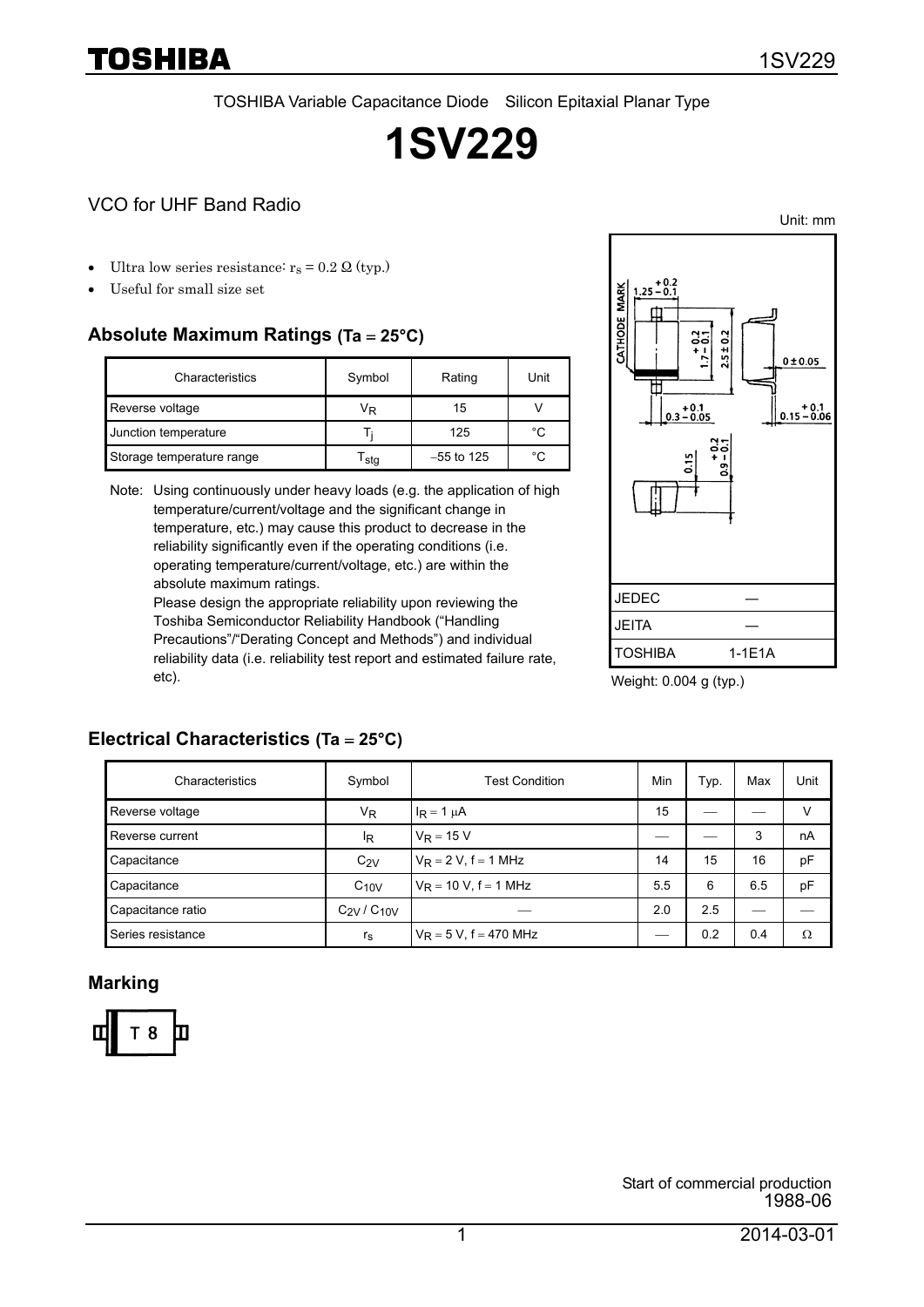## **TOSHIBA**